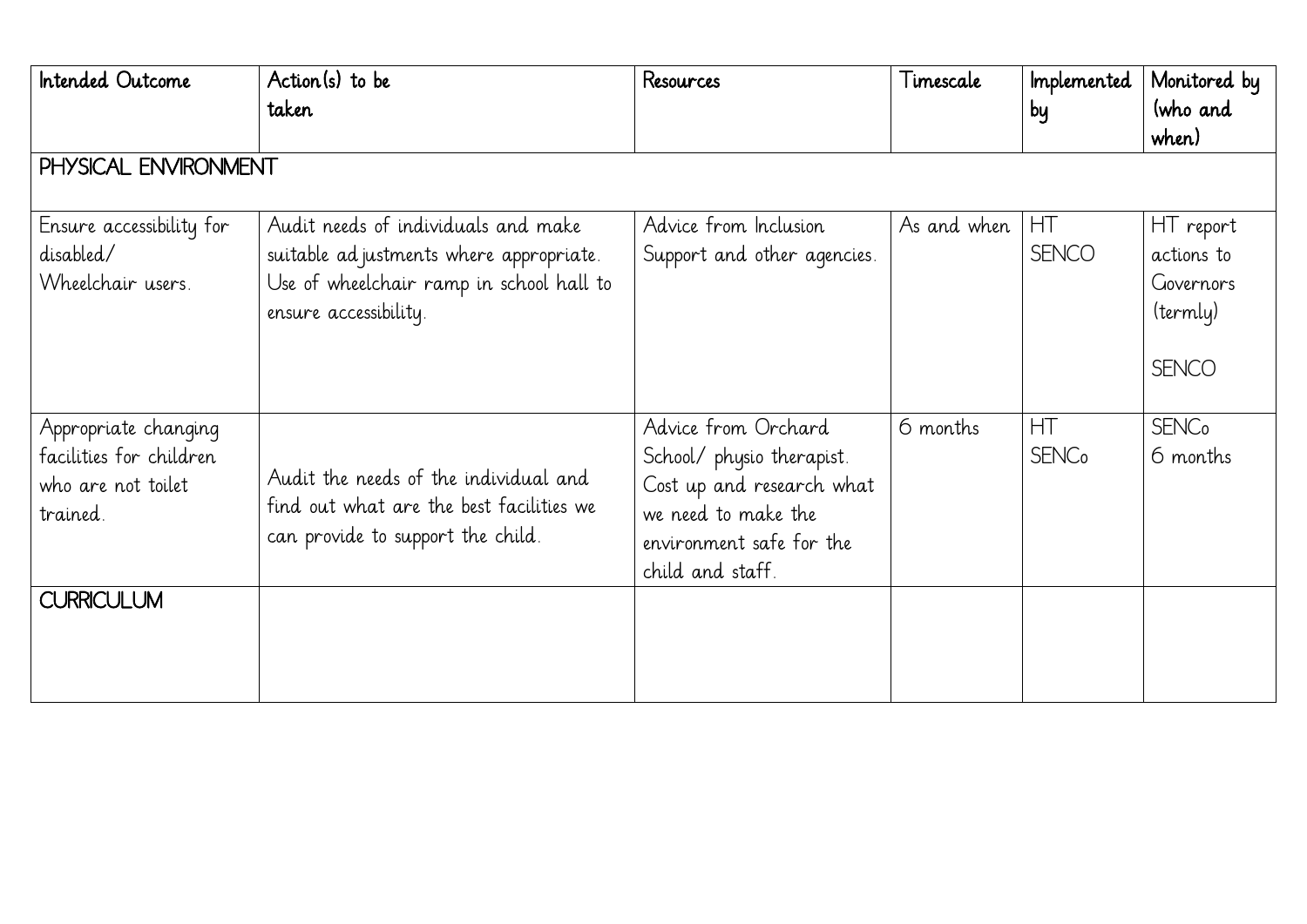| Continue to improve                            | Use of specialist equipment in classrooms.                                       | Advice from the visually                                                            | On going | <b>SENCO</b>               | HT report    |
|------------------------------------------------|----------------------------------------------------------------------------------|-------------------------------------------------------------------------------------|----------|----------------------------|--------------|
| provision for visually                         | Support and advice from inclusion                                                | impaired team, i.e., access                                                         |          |                            | actions to   |
| and hearing impaired                           | services. Request and use enlarged books                                         | to touch typing.                                                                    |          |                            | Governors    |
| pupils in school.                              | and test papers for use in lessons. FM                                           |                                                                                     |          |                            | (termly)     |
|                                                | system to be used to hearing impairment.                                         |                                                                                     |          |                            |              |
| Ensure that all children<br>have access to the | Staff within the school to be trained so<br>that children with medical needs can | Advice from Inclusion<br>support services. Appropriate<br>training providers, i.e., | On going | <b>SMT</b><br><b>SENCO</b> | <b>SENCO</b> |
| curriculum including<br>those with medical     | gain access to the curriculum, e.g.<br>diabetes, epilepsy, celiac, diGeorge      | moving and handling<br>training.                                                    |          |                            |              |
| needs.                                         | Syndrome, cerebral palsy, Duchenne<br>muscular dystrophy, Ellis-Van Creveld      |                                                                                     |          |                            |              |
| Use appropriate teaching                       | syndrome.                                                                        | Appropriate resources to<br>support the needs of<br>individual children in          | On going | <b>SMT</b><br><b>SENCO</b> |              |
| and learning strategies                        | When using the IWB ensure use of a                                               | classes.                                                                            |          |                            |              |
| to support children with                       | coloured background. Key words displayed.                                        |                                                                                     |          |                            |              |
| SEND.                                          | Appropriate differentiation. (See SEND                                           |                                                                                     |          |                            |              |
|                                                | policy/ SEND information report/ School                                          |                                                                                     |          |                            |              |
|                                                | provision map.)                                                                  |                                                                                     |          |                            |              |
| <b>WRITTEN</b><br><b>INFORMATION</b>           |                                                                                  |                                                                                     |          |                            |              |